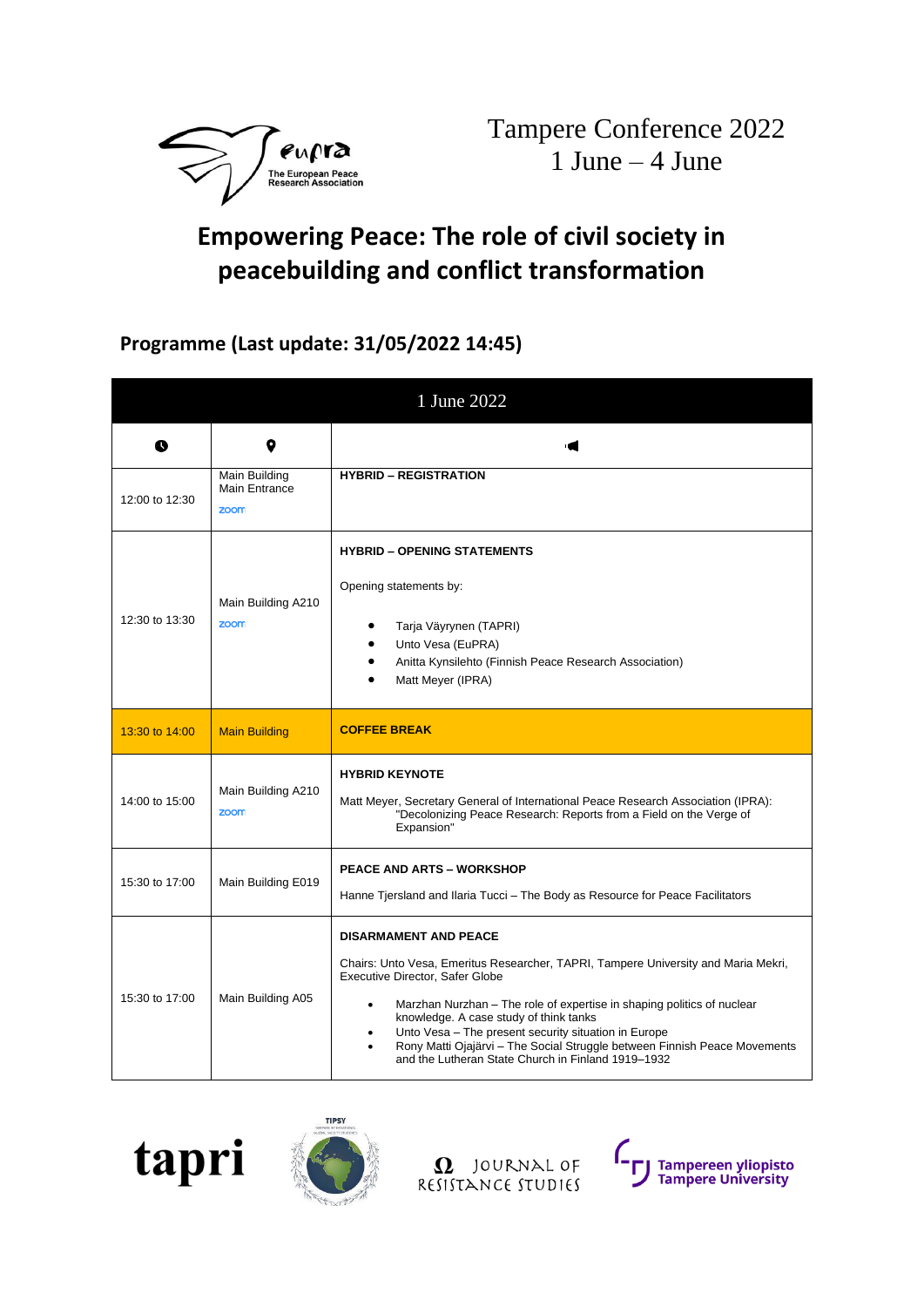

| 15:30 to 17:00 | Main Building A06         | METHODS AND APPROACHES TO PEACE RESEARCH – Factors Influencing War<br>and Peace<br>Chairs: Bayan Arouri, Doctoral Researcher, TAPRI and Bram J. De Smet, Doctoral                                                                                                                                                                                                                                                                                                                                                                                                                                                                                              |
|----------------|---------------------------|----------------------------------------------------------------------------------------------------------------------------------------------------------------------------------------------------------------------------------------------------------------------------------------------------------------------------------------------------------------------------------------------------------------------------------------------------------------------------------------------------------------------------------------------------------------------------------------------------------------------------------------------------------------|
|                |                           | Researcher, TAPRI, Tampere University<br>Nenad Stekić - Concealed Armed Conflicts Transformation: Excerpt From a<br>Delphi Study<br>Katariina Harjunpää - A linguistic and interactional approach to distributed<br>agency in mediation                                                                                                                                                                                                                                                                                                                                                                                                                        |
|                |                           | <b>ONLINE SESSION 1 – Aspects of Overlooked Civil Societies</b>                                                                                                                                                                                                                                                                                                                                                                                                                                                                                                                                                                                                |
| 15:30 to 17:00 | Main Building A07<br>zoom | Chair: Marko Lehti, Senior Researcher, TAPRI, Tampere University<br>Joyce Apsel – Bonds that Hold; Bonds that Break: Teaching Albert Camus'<br>The Plague during Covid-19 - Insights, New Vocabularies and Critiques<br>Eva Segura - After totalitarian thinking: what thinking can do<br>Tae-Kyung Kim and EJR Cho - Characteristics of Disaster Risk Reduction<br>Governance Under the Kim Jong Un Regime and Implications for Policies<br>toward North Korea<br>Ria Chae (Yale University Council on East Asian Studies) - Imagining the<br>٠<br>Future of Korea in the 1970s - The Genealogy of Korean Intellectual<br>Discourse on Peaceful Reunification |
|                |                           | <b>ONLINE SESSION 2 - Security and Gender</b>                                                                                                                                                                                                                                                                                                                                                                                                                                                                                                                                                                                                                  |
| 15:30 to 17:00 | Main Building A08<br>zoom | Chair: Annick Wibben, Professor, Swedish Defence University<br>José-Manuel Moreno-Mercado, Oscar G. Luengo and Javier García-Marín -<br>٠<br>Current challenges of Media and Conflict Studies: Securitization as a Media<br>Frame in Spanish Press Portrayal of Syrian War<br>Natasha Singh Raghuvanshi & Jenna Sapiano - Rethinking the role of the<br>٠<br>Security Council for feminist activism: The WPS agenda after 20 years<br>(preferably 1.6)<br>Jussi Heikkilä - Patrimony of Brothers in Arms: Comment on "Introducing the<br><b>Historical Gender Equality Index"</b>                                                                              |
| 15:30 to 17:00 | Main Building A31         | <b>ACTIVISM, RIGHTS AND PEACE</b><br>Chair: Angel Iglesias Ortiz, Post-Doctoral Researcher, SPARG/TAPRI, Tampere<br>University<br>Anitta Kynsilehto and Camilla Marucco - Access to rights regardless of one's<br>status: Steps towards enhancing social justice<br>Elisabeth Olivius - "On the Border, I Learned How to Advocate": Borderlands<br>as Enabling Political Spaces for Myanmar Women's Activism                                                                                                                                                                                                                                                   |
| 15:30 to 17:00 | Main Building A32         | <b>FEMINIST PEACE RESEARCH - UN WOMEN, PEACE &amp; SECURITY</b><br>Chair: Tarja Väyrynen, Director Professor, TAPRI, Tampere University<br>Bénédicte Santoire – Between War, Militarization, and Nationalism: The<br>Necessity of Feminist Peace Research for/in post-Soviet Europe<br>Nora O Stenius - Counting Mothers, Monsters and Whores: Indicators<br>٠<br>Constructing the Ideal Wo(men), Peace and Security Actant<br>Laura Sulin - The UN Women, Peace and Security Agenda - a conceptually<br>challenged framework                                                                                                                                  |





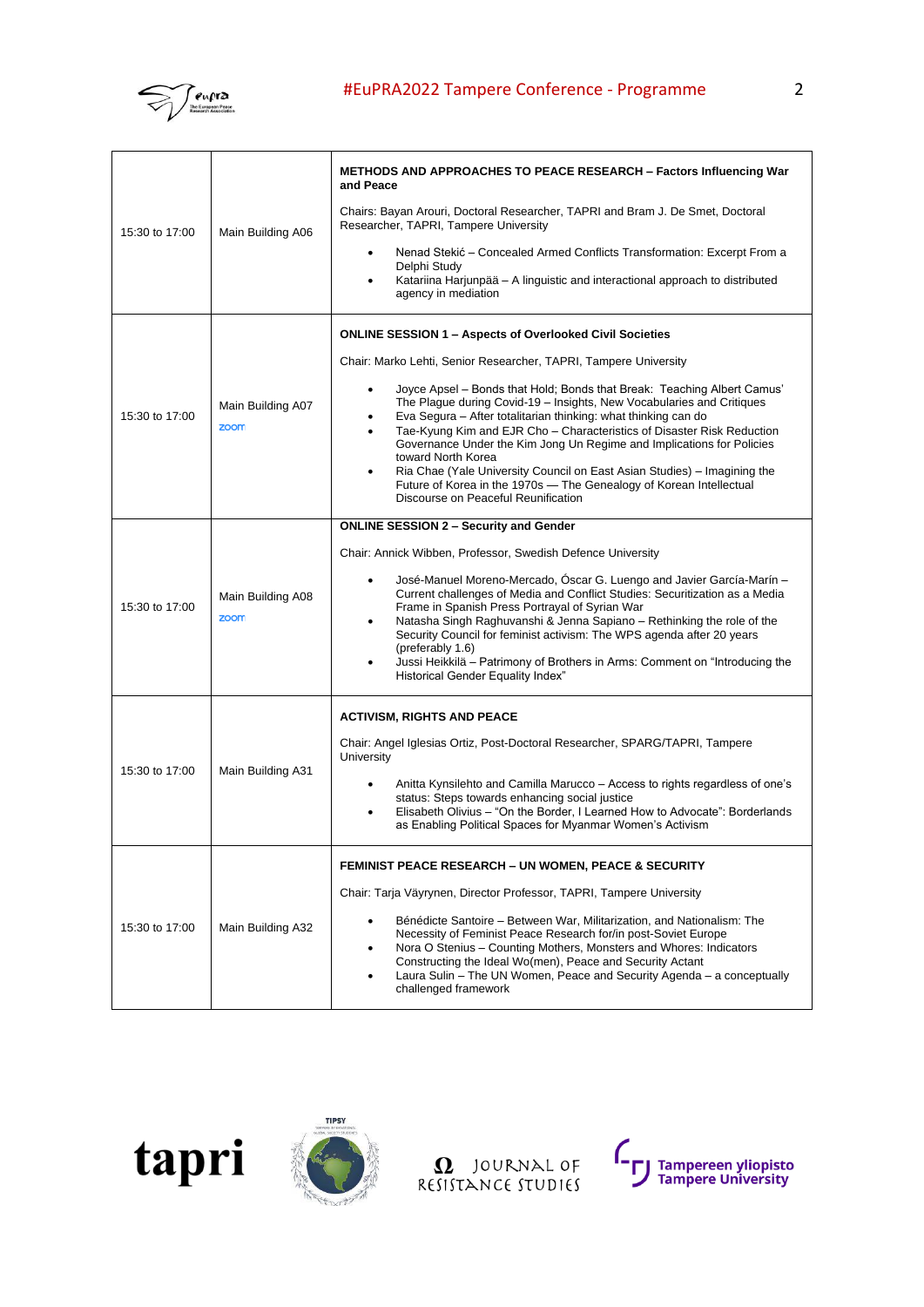

| 2 June 2022    |                             |                                                                                                                                                                                                                                                                                                                                                                                                                                                                                                                                                                     |
|----------------|-----------------------------|---------------------------------------------------------------------------------------------------------------------------------------------------------------------------------------------------------------------------------------------------------------------------------------------------------------------------------------------------------------------------------------------------------------------------------------------------------------------------------------------------------------------------------------------------------------------|
| O              | 9                           |                                                                                                                                                                                                                                                                                                                                                                                                                                                                                                                                                                     |
| 09:15 to 10:30 | Main Building A1<br>zoom    | <b>HYBRID - WELCOMING GREETINGS</b><br>Daniela Irrera, President of EuPRA (Associate Professor, University of Catania)<br><b>KEYNOTE</b><br>Annick Wibben, Professor, Swedish Defence University: "Peace research in times of<br>nearby war: Feminist perspectives on peace and war"                                                                                                                                                                                                                                                                                |
| 10:30 to 11:00 | <b>Main Building</b>        | <b>COFFEE BREAK</b>                                                                                                                                                                                                                                                                                                                                                                                                                                                                                                                                                 |
| 11:00 to 12:30 | Main Building A1<br>zoom    | <b>HYBRID SESSION – ROUNDTABLE – REVISITING THE MOTHERHOOD MYTH</b><br>Chairs: Leena Vastapuu, Associate Senior Lecturer, Swedish Defence University and<br>Annick Wibben, Professor, Swedish Defence University<br>Priscyll Anctil Avoine<br>Yael Gappel<br>Marie Migeon<br>Elina Penttinen<br>Elena Spasovska                                                                                                                                                                                                                                                     |
| 13:00 to 14:00 | <b>Linna Building</b>       | <b>LUNCH BREAK</b>                                                                                                                                                                                                                                                                                                                                                                                                                                                                                                                                                  |
| 14:00 to 15:30 | Linna Building 5014         | <b>METHODS AND APPROACHES TO PEACE RESEARCH - The Role of Narrative</b><br>Chair: Cæcile Jensen, Doctoral Researcher, TAPRI, Tampere University<br>Emma Fredriksson - The politics of imagination: analysing security expertise in<br>٠<br>the Swedish rearmament as fiction<br>Ihntaek Hwang - Imagining national security differently through the South<br>Korean military refusers: the potential of our human bodies and aesthetics<br>Roy Tamashiro – Survivor-Witness Narratives for Empowering Peace in<br><b>Troubling Times</b>                            |
| 14:00 to 15:30 | Linna Building 6042<br>zoom | <b>ONLINE SESSION 3 - Indigenous Resistance and decolonization</b><br>Chair: Camilla Marucco, Doctoral Researcher, University of Turku<br>Stellan Vinthagen: A territorial rebellion – the case of the Zapatista<br>communities of autonomy<br>Dorian Williams and Stellan Vinthagen: Resistance to contemporary military<br>occupation and colonization: An overview of the existing literature<br>Brandon Swann: Bottom-up pedagogies of activist-schools as part of liberatory<br>social movements<br>Jess Notwell: Decolonising Peace: Lessons in Co-Resistance |
| 14:00 to 15:30 | Linna Building 5027<br>zoom | <b>ONLINE SESSION 4 - Crisis, Peace and Conflicts</b>                                                                                                                                                                                                                                                                                                                                                                                                                                                                                                               |





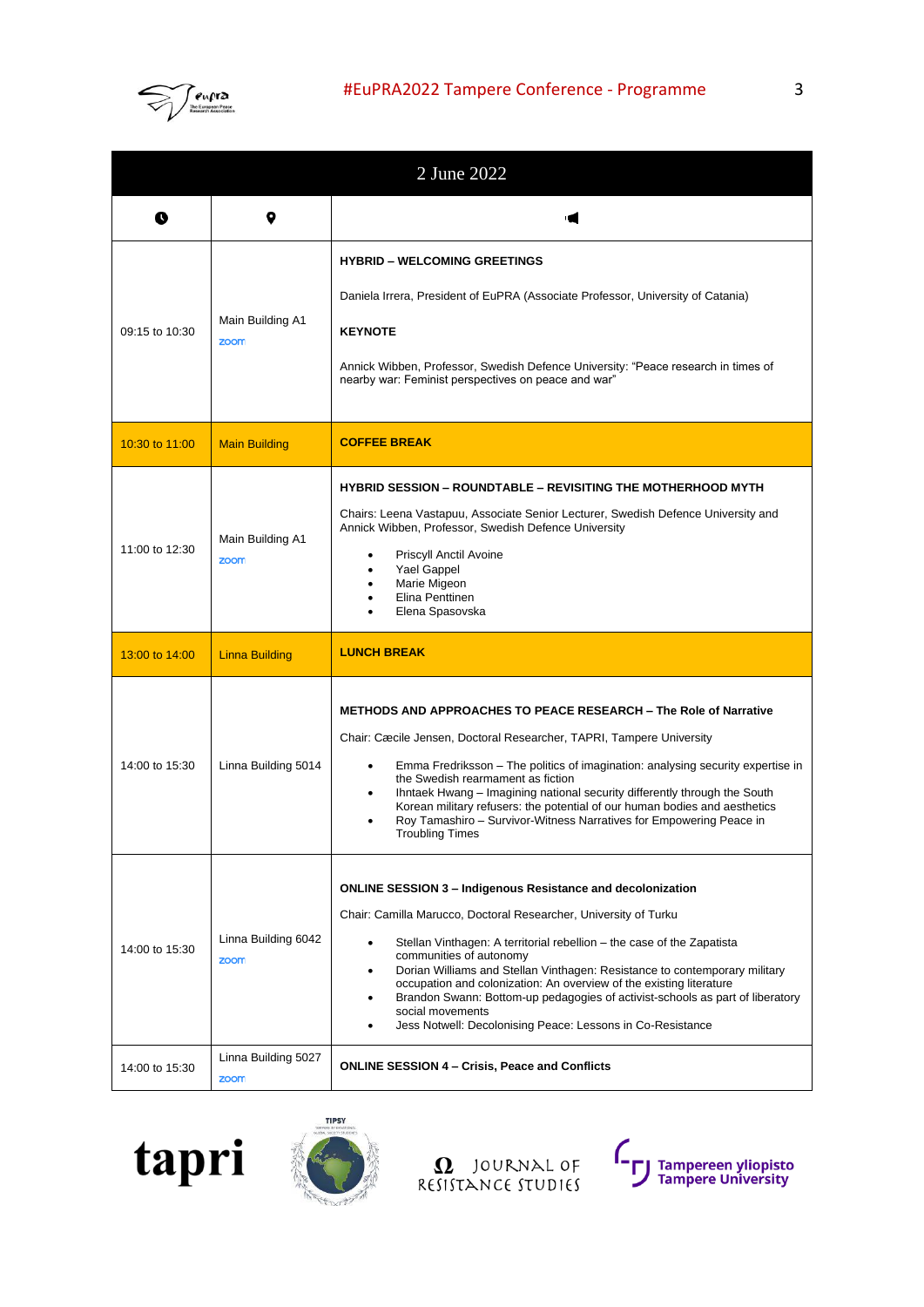

## #EuPRA2022 Tampere Conference - Programme 4

|                 |                                      | Chair: Unto Vesa, Emeritus Researcher, TAPRI, Tampere University                                                                                                                                                                                                                                                                                                                                                                                                                                                                                                                                                                                                                                           |
|-----------------|--------------------------------------|------------------------------------------------------------------------------------------------------------------------------------------------------------------------------------------------------------------------------------------------------------------------------------------------------------------------------------------------------------------------------------------------------------------------------------------------------------------------------------------------------------------------------------------------------------------------------------------------------------------------------------------------------------------------------------------------------------|
|                 |                                      | Itir Toksöz – The Role of non-State Actors in Peaceful Use of Outer Space<br>Fatemeh Shayan (University of Isfahan, f.shayan@ase.ui.ac.ir) - Conflict and<br>$\bullet$<br>Terrorism: Case Study of Jundallah and Jeish ul-Adl in Iran<br>Gianmarco Pisa: In time of crisis, in search for peace                                                                                                                                                                                                                                                                                                                                                                                                            |
| 14:00 to 15:30  | Linna Building 5026                  | <b>METHODS AND APPROACHES TO PEACE RESEARCH - Challenging dominant</b><br>discourses in peace research<br>Chair: Bram J. De Smet, Doctoral Researcher, TAPRI, Tampere University<br>Sofie Rose - Continuums of Violence: How Stigmatization against Children<br>Born of War affects Sustainable Peace<br>Selina Gallo-Cruz: Feminism, Power, and Empowerment in Nonviolent Studies<br>Maisa Borg - Destination vaccination? Emotions, visuality, and securitization in<br>$\bullet$<br>social media videos for and against the COVID-19 vaccine<br>Jenny Hedström and Elisabeth Olivius - Tracing temporal conflicts in<br>$\bullet$<br>transitional Myanmar: life history diagrams as methodological tool |
| 14:00 to 15:30  | Linna Building 6017                  | PEACE EDUCATION - Contemporary Challenges for Peace Education<br>Chair: Marko Lehti, Senior Researcher, TAPRI, Tampere University<br>Crispin Michael Cole Hemson – Educating teachers for peace and justice in a<br>context of violence and oppression<br>Nils Vidar Vambheim - Inter-group boundaries, prejudice, and conflict. Do<br>٠<br>Educational interventions work?<br>Maarten van Alstein - Peace Education in Times of Polarization                                                                                                                                                                                                                                                              |
| 14:00 to 15:30  | Linna Building 6031<br>zoom          | <b>HYBRID SESSION -ARTS AND PEACE - Transformative Power of Arts</b><br>Chairs: Angel Iglesias Ortiz, Post-Doctoral Researcher, SPARG/TAPRI and Ilaria Tucci,<br>Doctoral Researcher, TAPRI, Tampere University<br>Nicole Fox – Memorializing A Global Pandemic: Honoring Loss and Collective<br>٠<br>Trauma<br>Yelyzaveta Glybchenko - Coloring Outside the Lines: Imaginary Reconstitution<br>of Security in Yemen through Image Transformations<br>Ilaria Tucci & Hanne Tjersland - The Body as Resource for Peace Facilitators<br>- reflections                                                                                                                                                        |
| 14:00 to 15:30  | Linna Building<br>6032               | Chair: Vadim Romashov, Doctoral Researcher, TAPRI, Tampere University<br>Jack Shepherd – Exploring a unifying approach to peace through tourism: The<br>Case of Abraham in Israel-Palestine<br>Stephanie Thiel - Countering Right-Wing Violence and Group-Related Enmity:<br>A Civil Society Approach<br>Šárka Kolmašová: "If not now, then when?" - R2P advocates and the crisis in<br>Myanmar                                                                                                                                                                                                                                                                                                            |
| $15:30 - 15:45$ | Linna Building<br>Floor <sub>6</sub> | <b>COFFEE BREAK</b>                                                                                                                                                                                                                                                                                                                                                                                                                                                                                                                                                                                                                                                                                        |
| 15:45 to 17:15  | Linna Building 5026                  | <b>PEACE AND TECHNOLOGY</b><br>Chair: Bram J. De Smet, Doctoral Researcher, TAPRI, Tampere University<br>Maria Mekri - Digital Peacemaking and Innovation: AI, Data and Beyond<br>Yelyzaveta (Lisa) Glybchenko - Virtual Peacetech: Designing VR Pieces as<br><b>Tools for Grassroots Peacework</b>                                                                                                                                                                                                                                                                                                                                                                                                        |





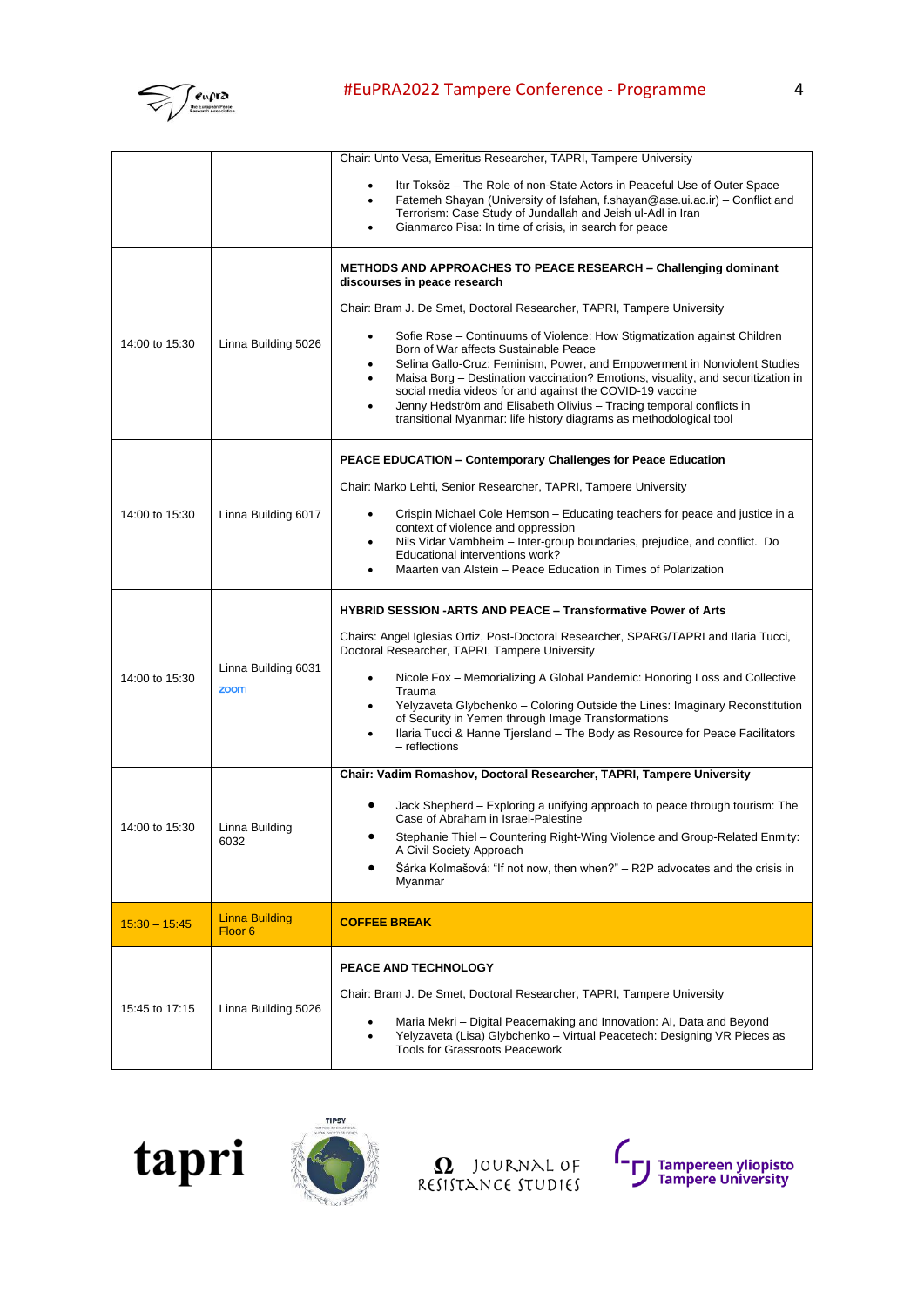

| 15:45 to 17:15 | Linna Building 5027         | MOBILITY, SECURITY AND BORDERS - Global Institutional Responses<br>Chair: Nils Vidar Vambheim, Associate Professor, University of Tromso<br>Lena Merkle - Cross-border Cosmopolitanism in Times of Conflict<br>Ville Savoranta – Whose security does the Common Security and Defence<br>Policy support?                                                                                                                                                                                                                                                                                                                                                                                                                                                                                                                                                                                                                                                                                       |
|----------------|-----------------------------|-----------------------------------------------------------------------------------------------------------------------------------------------------------------------------------------------------------------------------------------------------------------------------------------------------------------------------------------------------------------------------------------------------------------------------------------------------------------------------------------------------------------------------------------------------------------------------------------------------------------------------------------------------------------------------------------------------------------------------------------------------------------------------------------------------------------------------------------------------------------------------------------------------------------------------------------------------------------------------------------------|
| 15:45 to 17:15 | Linna Building 6017         | <b>FEMINIST PEACE RESEARCH – Intersectionality and Peace</b><br>Chair: Daniela Irrera, Associate Professor, University of Catania<br>Tiina Vaittinen – The unspoken yet prevalent leakages in spaces of exception:<br>Incontinence care in humanitarian emergencies<br>Berg Elin – From Silence to Pride: Re-imaginations of Gender and Sexuality in<br>$\bullet$<br>the Swedish Armed Forces<br>Carrie Reiling & Leena Vastapuu - Intersectionality in Feminist Peace<br>Research: One Discipline, Multiple Lifeworlds                                                                                                                                                                                                                                                                                                                                                                                                                                                                       |
| 15:45 to 17:15 | Linna Building 6031<br>zoom | <b>HYBRID SESSION - PEACE PERSPECTIVES</b><br>Chairs: Angel Iglesias Ortiz, Post-Doctoral Researcher, SPARG/TAPRI and Ebru Sevik,<br>Doctoral Researcher, TAPRI, Tampere University<br>Victor Nascimento-Miyano – Ranking on the wall, which university is the best<br>$\bullet$<br>of all? Global South universities' domestication of higher education rankings<br>Ana Maria Tarazona Galvis – The co-existence of peace and violence as part<br>of the everyday in Cauca, Colombia: Dynamics of peace promoted by local<br>agents after the peace agreement of 2016<br>Karoliina Lehtola - That One Case I Will Never Forget: Refugee Law Project in<br>Tackling Conflict-related Sexual Violence Against Men in Uganda<br>Anton Stalchenko - The Use of Geopolitical tools to achieve geoeconomic<br>means: Case study Russia-Ukraine Interactions in January 2022<br>Nina Kolarzik and Eva Holzinger – People's Experiences of Climate Change<br>and Changing Climates throughout Europe |
| 15:45 to 17:15 | Linna Building 6042<br>zoom | <b>ONLINE SESSION 5 – Citizenships across the borders</b><br>Chair: Stephanie Thiel, Doctoral Researcher, University of Konstanz<br>Saila Heinikoski – Pandemic responses in the North: How did Nordic countries<br>approach European rules and recommendations in the Covid-19 crisis?<br>Stella Cheong – Reinventing Peacebuilding Citizenship Education in a post-<br>COVID era<br>Faouzia Zeraoulia - Civil Society Organizations, Peacebuilding Process, and<br>Reconciliation in Algeria: Strategies, Mechanisms, and Constraints<br>Mohammadamin Alboghobaysh - Peaceful Immigration: The Role of Afghan<br>Immigrants in Expanding Inter-Regional Cooperation                                                                                                                                                                                                                                                                                                                         |
| 15:45 to 17:15 | Linna Building 6032<br>zoom | <b>CONFLICT TRANSFORMATION – Emerging concepts and approaches in conflict</b><br>transformation and peacebuilding<br>Chair: Vadim Romashov, Doctoral Researcher, TAPRI, Tampere University<br>Natalia Djandjgava – Promotion of Good Governance: Essential Prerequisite<br>for Social Peace<br>Tanja Tamminen – Problem finding dialogue: the concept of "meaning" and the<br>$\bullet$<br>fusion of horizons<br>Antonella Cariello and Gentiana Susaj - Empowerment Self Defense as A<br>Sustainable Peace-Building Approach: The Impact of Delivering ESD Trainings<br>to Young People in Albania                                                                                                                                                                                                                                                                                                                                                                                           |





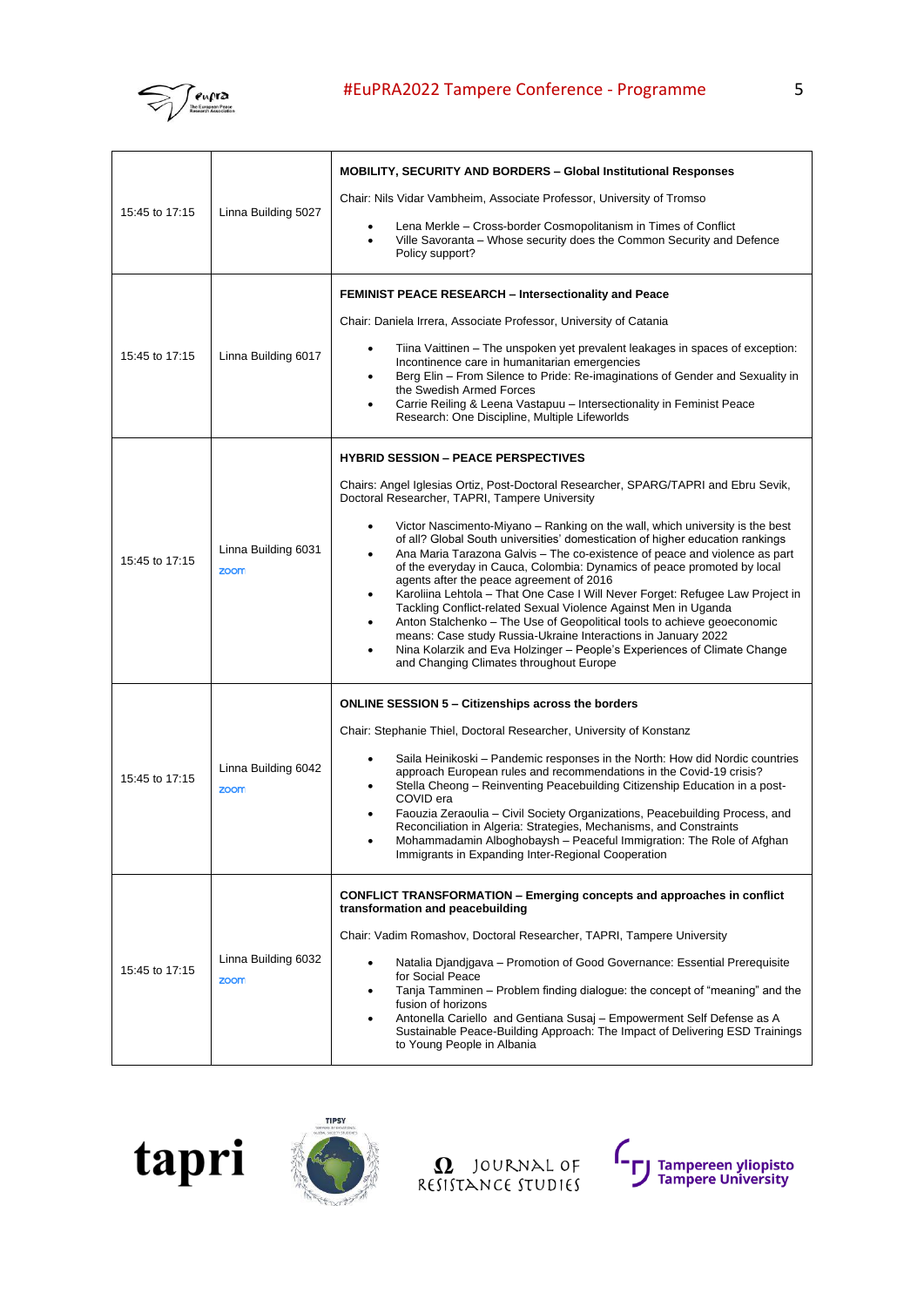

| 17:20 to 18.30 | Linna Room K103<br>zoom | <b>HYBRID - EuPRA BOARD ELECTION</b>                                  |
|----------------|-------------------------|-----------------------------------------------------------------------|
| 19:00 to 20:30 | Old City Hall           | <b>CITY RECEPTION</b><br>Old City Hall - Keskustori 10, 33210 Tampere |

|                |                         | 3 June 2022                                                                                                                                                                                                                                                                                                                                                                                                                                                                                                                                                                                                                                                                                                         |
|----------------|-------------------------|---------------------------------------------------------------------------------------------------------------------------------------------------------------------------------------------------------------------------------------------------------------------------------------------------------------------------------------------------------------------------------------------------------------------------------------------------------------------------------------------------------------------------------------------------------------------------------------------------------------------------------------------------------------------------------------------------------------------|
| Q              |                         |                                                                                                                                                                                                                                                                                                                                                                                                                                                                                                                                                                                                                                                                                                                     |
| 09:00 to 10:00 | Linna Room K104<br>zoom | <b>HYBRID - KEYNOTE</b><br>Helga West, Doctoral Researcher, University of Helsinki: "The Truth and Reconciliation<br>Commission Concerning the Sámi People - Structural Justice or Threat?"                                                                                                                                                                                                                                                                                                                                                                                                                                                                                                                         |
| 10:00 to 10:30 | <b>Linna Building</b>   | <b>COFFEE BREAK</b>                                                                                                                                                                                                                                                                                                                                                                                                                                                                                                                                                                                                                                                                                                 |
| 10:30 to 12:00 | Linna Room K108         | ARTS AND PEACE - Images, Bodies and Borders<br>Chair: Tarja Väyrynen, Professor Director, TAPRI, Tampere University<br>Angel Iglesias Ortiz & Ilaria Tucci - Humanizing the border through art<br>$\bullet$<br>expression: Everyday actions and everyday items as artistic threshold of peace<br>at the border<br>Eleonora Marzani - Transforming reality through art: exploring the concept of<br>monstrosity<br>Hanne Tjersland - Dance as an Embodied and Relational Means to Unfold<br>Peace                                                                                                                                                                                                                    |
| 10:30 to 12:00 | Linna Room K109<br>zoom | <b>HYBRID SESSION - DIASPORA AND PECE - Identities and Diaspora</b><br>Chair: Élise Féron, Senior Researcher, TAPRI, Tampere University<br>Zahra Edalati – The Experience of being a Muslim woman in a so-called<br>country of "gender equality", Finland; "Am I a 'good' woman?"<br>Bruno Lefort – Conflicted identities: negotiating alterity and belonging among<br>young people from the Lebanese diasporas in Montreal                                                                                                                                                                                                                                                                                         |
| 10:30 to 12:00 | Linna Room K110<br>zoom | <b>ONLINE SESSION 6 - Historical perspectives in peace and conflict studies</b><br>Chair: Daniela Irrera, Associate Professor, University of Catania<br>EJR Cho - The politics of red: challenging Cold War taboos during the 2002<br>$\bullet$<br>Football World Cup in South Korea<br>Bahar Baser and Shivan Fazil - "They Hear Us but They Do not Listen to Us":<br>Youth Narratives on Hope and Despair in the Kurdistan Region of Iraq<br>Ane Marie Ørbø Kirkegaard – In search of Peace beyond the Enlightenment,<br>the Spanish Golden Age and the consequences of the Reconquista<br>Hendrik Bullens - Paradise Lost: how (non-)violent were our ancient<br>forebears? And what it means for Peace Research |
| 10:30 to 12:00 | Linna Room K112         | <b>FEMINIST PEACE RESEARCH - Women's Roles and Peace</b>                                                                                                                                                                                                                                                                                                                                                                                                                                                                                                                                                                                                                                                            |





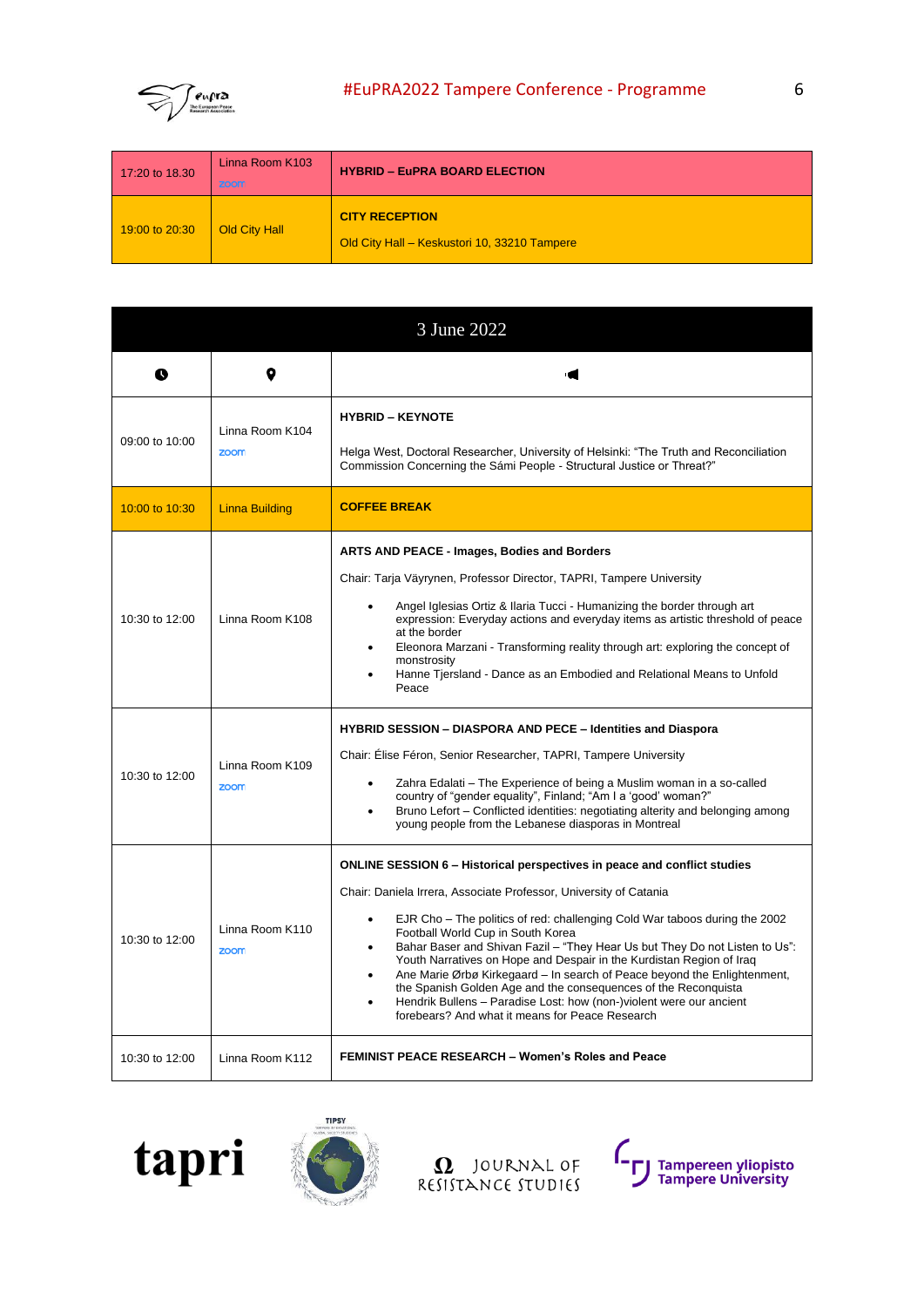

|                |                             | Chairs: Bayan Arouri, Doctoral Researcher, TAPRI, Tampere University and Camilla<br>Marucco, Doctoral Researcher, University of Turku<br>Jusaima Moaid-azm Peregrina – Understanding the Complexities of Women's<br>Inclusion in the Syrian Peace Process<br>Annick Wibben – Women's Participation in War; Feminist Frames<br>Marjaana Jauhola & Minna Lyytikäinen - At the new feminist dawn? Revisiting<br>the Decade for Women (1975-1985) and alternative visions for peace in the<br>work of Hilkka Pietilä                                                                                                                                                                                                               |
|----------------|-----------------------------|--------------------------------------------------------------------------------------------------------------------------------------------------------------------------------------------------------------------------------------------------------------------------------------------------------------------------------------------------------------------------------------------------------------------------------------------------------------------------------------------------------------------------------------------------------------------------------------------------------------------------------------------------------------------------------------------------------------------------------|
| 12:00 to 13:30 | <b>Linna Building</b>       | <b>LUNCH BREAK</b>                                                                                                                                                                                                                                                                                                                                                                                                                                                                                                                                                                                                                                                                                                             |
| 13:30 to 15:00 | Linna Building K108<br>zoom | <b>HYBRID SESSION – SUSTAINABILITY, ENVIRONMENT AND PEACE – Activism,</b><br><b>Policy-making and Environmental Peacebuilding</b><br>Chair: Ebru Sevik, Doctoral Researcher, TAPRI, Tampere University<br>Eva Wissenz – Global warming pressure: each one of us is a peace maker<br>Tae-Kyung Kim & Haein Cho - Exploring Common Ground for SDGs<br>$\bullet$<br>Implementation Toward Peacebuilding: Text Mining Analysis of VNRs and<br>Implications for Sustainable Peace on the Korean Peninsula<br>Ariadna Romans i Torrent – The Advocacy Trap – What struggles will the<br>green youth activism face in the 21st century?                                                                                               |
| 13:30 to 15:00 | Linna Building K109<br>zoom | HYBRID SESSION - DIASPORA AND PEACE - Everyday Peace, Resilience and<br><b>Diasporas</b><br>Chair: Elise Féron, Senior Researcher, TAPRI, Tampere University<br>Cæcilie Svop Jensen – Second and 1,5 generation Somalis in Finland:<br>$\bullet$<br>Exploring perceptions of 'homeland' conflict<br>Anna Kreikemeyer and Vadim Romashov - International organizations'<br>٠<br>misinterpretation of local peace processes: The case of everyday cooperation<br>of Armenians and Azerbaijanis in a borderland of Georgia<br>Élise Féron and Bahar Başer - Nagorno-Karabakh and Diasporic Discursive<br>Wars                                                                                                                     |
| 13:30 to 15:00 | Linna Building K110         | CIVIL SOCIETY AND PEACE – The Multi-Faceted Role of Civil Society in Peace and<br><b>Conflict</b><br>Chairs: Nils Vidar Vambheim, Associate Professor, University of Tromso and Ihntaek<br>Hwang, Doctoral Researcher, TAPRI, Tampere University<br>Arsalan Bilal - Post-2001 Afghanistan War and the Role of Civilians: A Study<br>of How Civilians Function as Active Agents in Shaping and Reshaping<br>Conflicts<br>Ole Martin Gaasholt – The many faces of civil society in Northern Mali<br>Tonny Kirabira – Peace vs Justice? Civil Society influence on Post-Conflict<br>reconciliation and transitional justice in Uganda<br>Md Aslam Hossain – Civil Society Movement for Rohingya Integration in<br>٠<br>Bangladesh |
| 13:30 to 15:00 | Linna Building 6042<br>zoom | ONLINE SESSION 7 - Interdisciplinary approach to coexistence, nonviolence and<br>conflict<br>Chairs: Craig Brown, Affiliate Researcher, University of Massachusetts, Amherst and<br>Anna Sofia Suoranta, Doctoral Researcher, TAPRI, Tampere University<br>Esin Düzel – Theoretical Remarks about Everyday Peace and Challenges of<br>Intersectionality                                                                                                                                                                                                                                                                                                                                                                        |